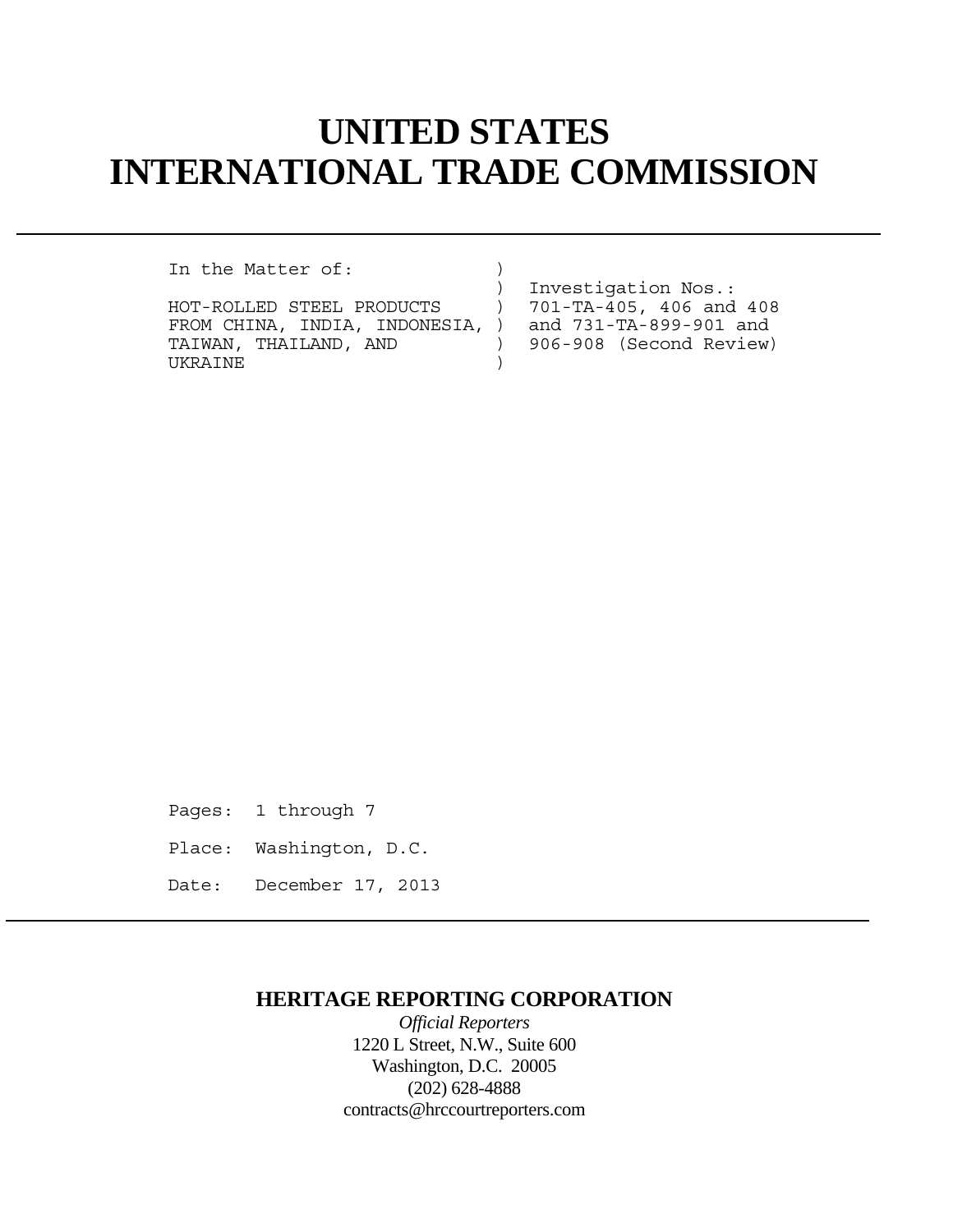### THE UNITED STATES INTERNATIONAL TRADE COMMISSION

| In the Matter of:         |                           |
|---------------------------|---------------------------|
|                           | Investigation Nos.:       |
| HOT-ROLLED STEEL PRODUCTS | ) 701-TA-405, 406 and 408 |
| FROM CHINA, INDIA,        | and 731-TA-899-901 and    |
| INDONESIA, TAIWAN,        | ) 906-908 (Second Review) |
| THAILAND, AND UKRAINE     |                           |

 Tuesday, December 17, 2013

 Main Hearing Room U.S. International Trade Commission 500 E Street, S.W. Washington, D.C.

 The Commission meeting commenced, pursuant to Notice, at 11:02 a.m., before the Commissioners of the United States International Trade Commission, the Honorable IRVING A. WILLIAMSON, Chairman, presiding.

APPEARANCES:

On Behalf of the International Trade Commission:

Commissioners:

 IRVING A. WILLIAMSON, CHAIRMAN (presiding) DEAN A. PINKERT, COMMISSIONER DAVID S. JOHANSON, COMMISSIONER MEREDITH M. BROADBENT, COMMISSIONER F. SCOTT KIEFF, COMMISSIONER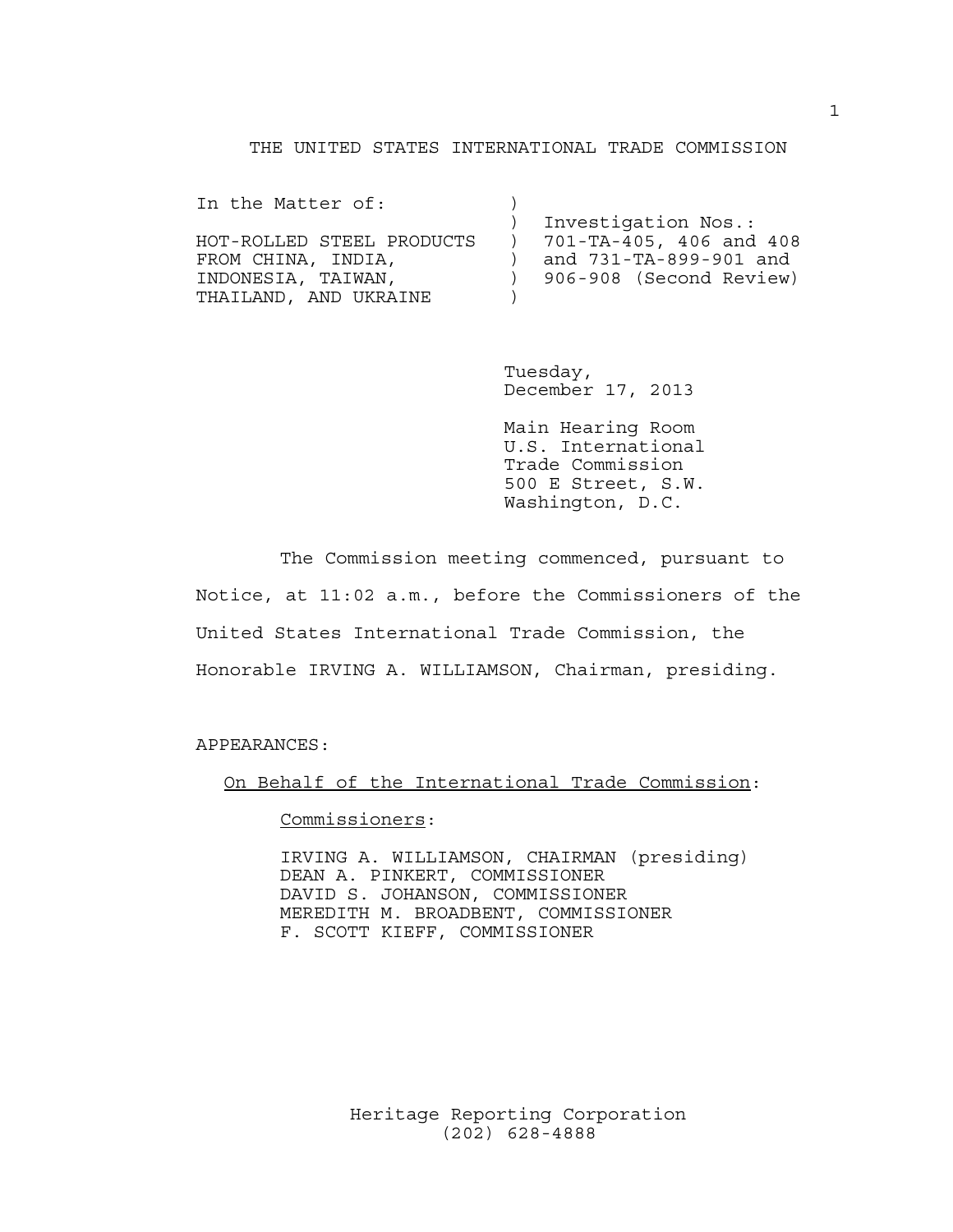APPEARANCES: (Cont'd.)

Staff:

 BILL BISHOP, SUPERVISORY HEARINGS AND INFORMATION OFFICER SHARON BELLAMY, PROGRAM SUPPORT SPECIALIST NATHANAEL COMLY, INVESTIGATOR KAREN TAYLOR, INTERNATIONAL TRADE ANALYST CRAIG THOMSEN, ECONOMIST CHARLES YOST, ACCOUNTANT/AUDITOR ROBIN TURNER, ATTORNEY-ADVISOR DOUGLAS CORKRAN, SUPERVISORY INVESTIGATOR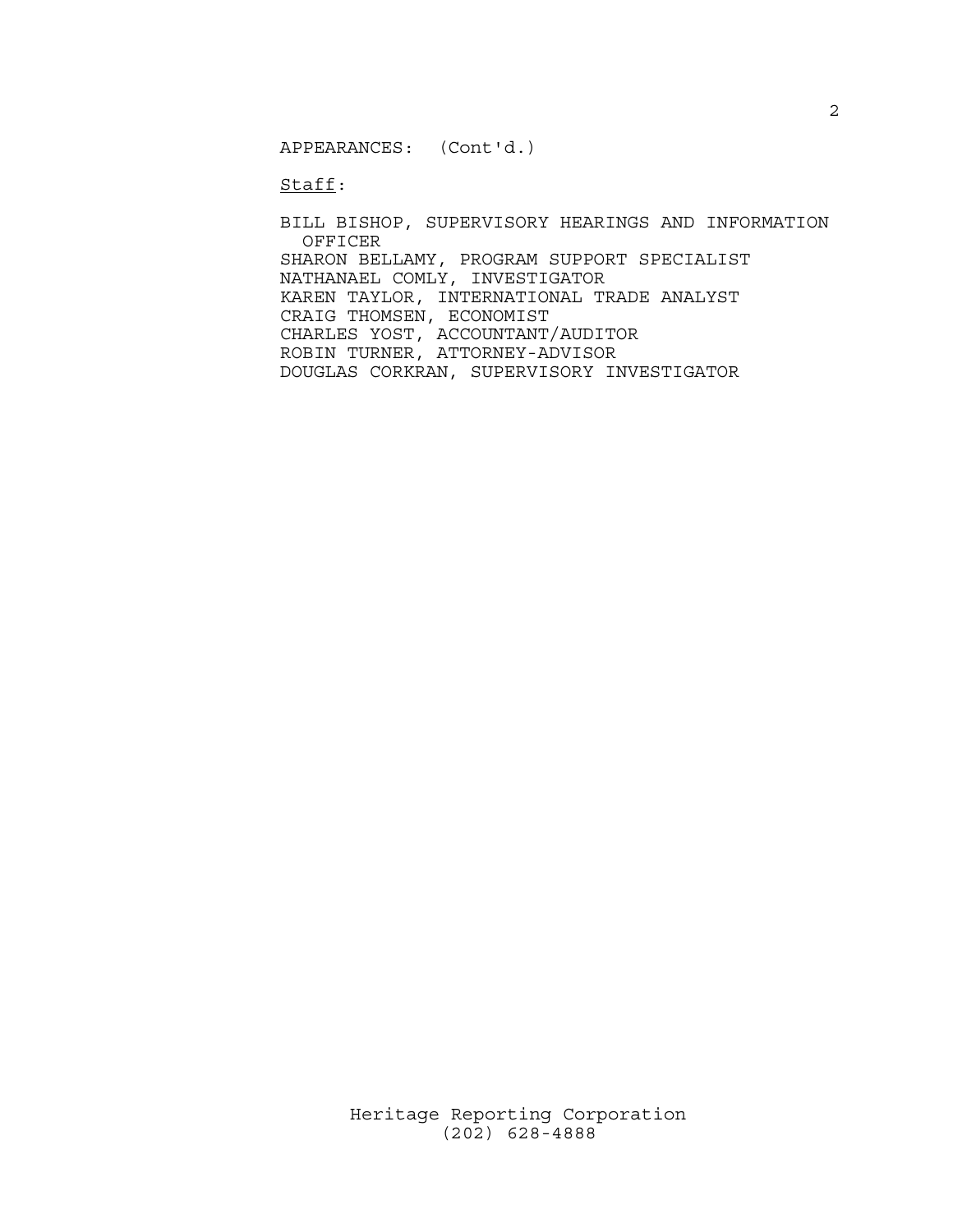## I N D E X

## en de la provincia de la provincia de la provincia de la provincia de la provincia de la provincia de la provi<br>Para la provincia de la provincia de la provincia de la provincia de la provincia de la provincia de la provin

| Agenda for Future Meetings: None                                                                                                                                                          |   |
|-------------------------------------------------------------------------------------------------------------------------------------------------------------------------------------------|---|
| Minutes: None                                                                                                                                                                             | 4 |
| Ratification List: None                                                                                                                                                                   |   |
| Vote in Inv. Nos. 701-TA-405, 406 and 408 and<br>731-TA-889-901 and 906-08 (Second Review),<br>(Hot-Rolled Steel Products From China, India,<br>Indonesia, Taiwan, Thailand, and Ukraine) |   |
| Outstanding Action Jackets: None                                                                                                                                                          |   |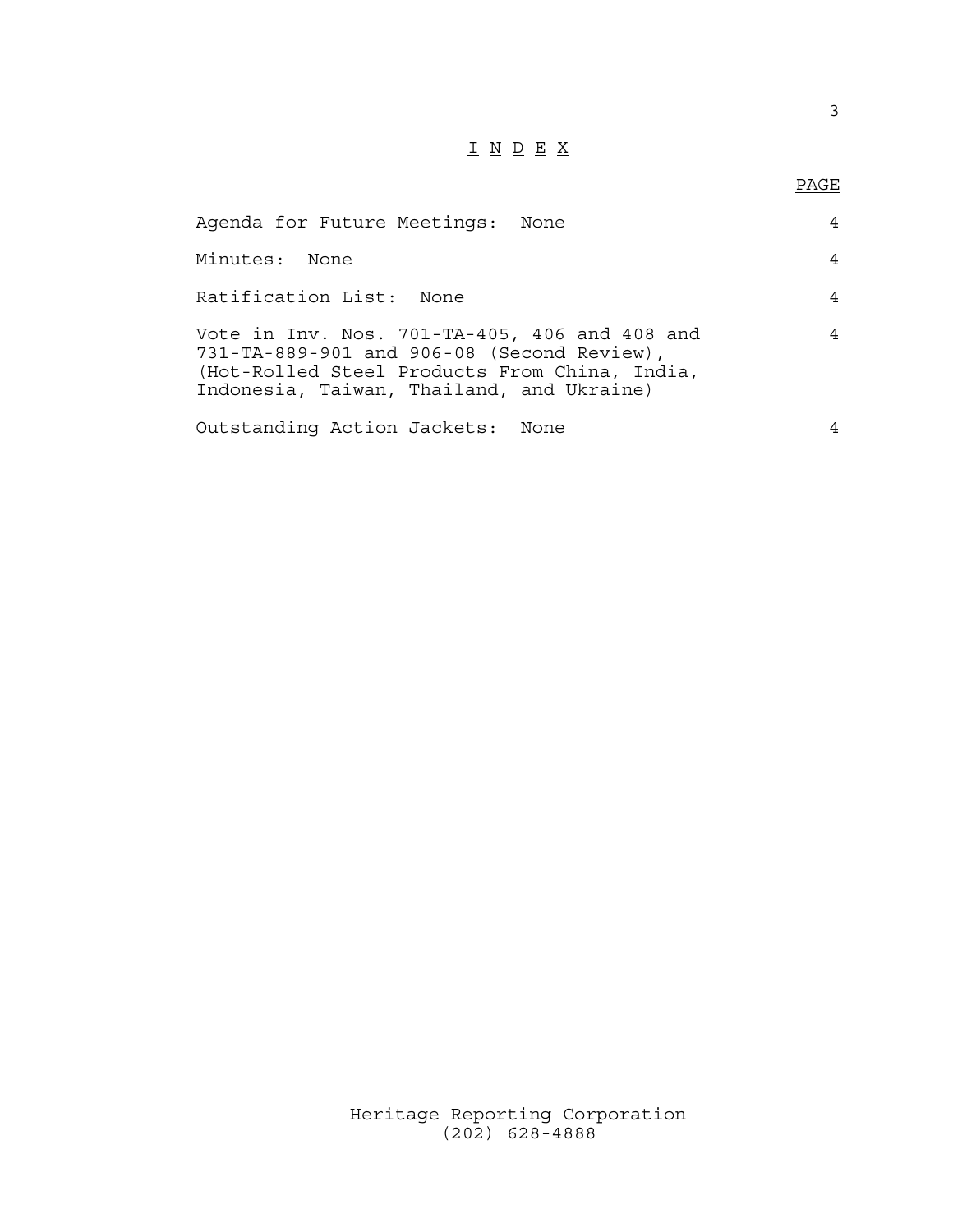1 P R O C E E D I N G S 2 (11:02 a.m.) 3 CHAIRMAN WILLIAMSON: This meeting of the 4 U.S. International Trade Commission will now come to 5 order. 6 I understand that there are no agendas for 7 future meetings, minutes, ratification lists, or 8 outstanding action jackets to consider. 9 Next we turn to the vote in Investigations 10 No. 701-TA-405, 406 and 408 and 731-TA-899-901 and 11 906-908 (Second Review)(Hot-Rolled Steel Products From 12 China, India, Indonesia, Taiwan, Thailand, and 13 Ukraine). 14 Welcome to Mr. Corkran and the staff who 15 participated in these investigations. 16 Correction. This is the third review. 17 Second? Okay. Second. Okay. Sorry. 18 Are there any questions for the staff other 19 than the review number? 20 (No response.) 21 CHAIRMAN WILLIAMSON: Okay. Are there any 22 additions or corrections to the staff report? 23 MR. CORKRAN: Douglas Corkran, Office of 24 Investigations. Thank you, Chairman Williamson. 25 Staff proposes that the staff report for the subject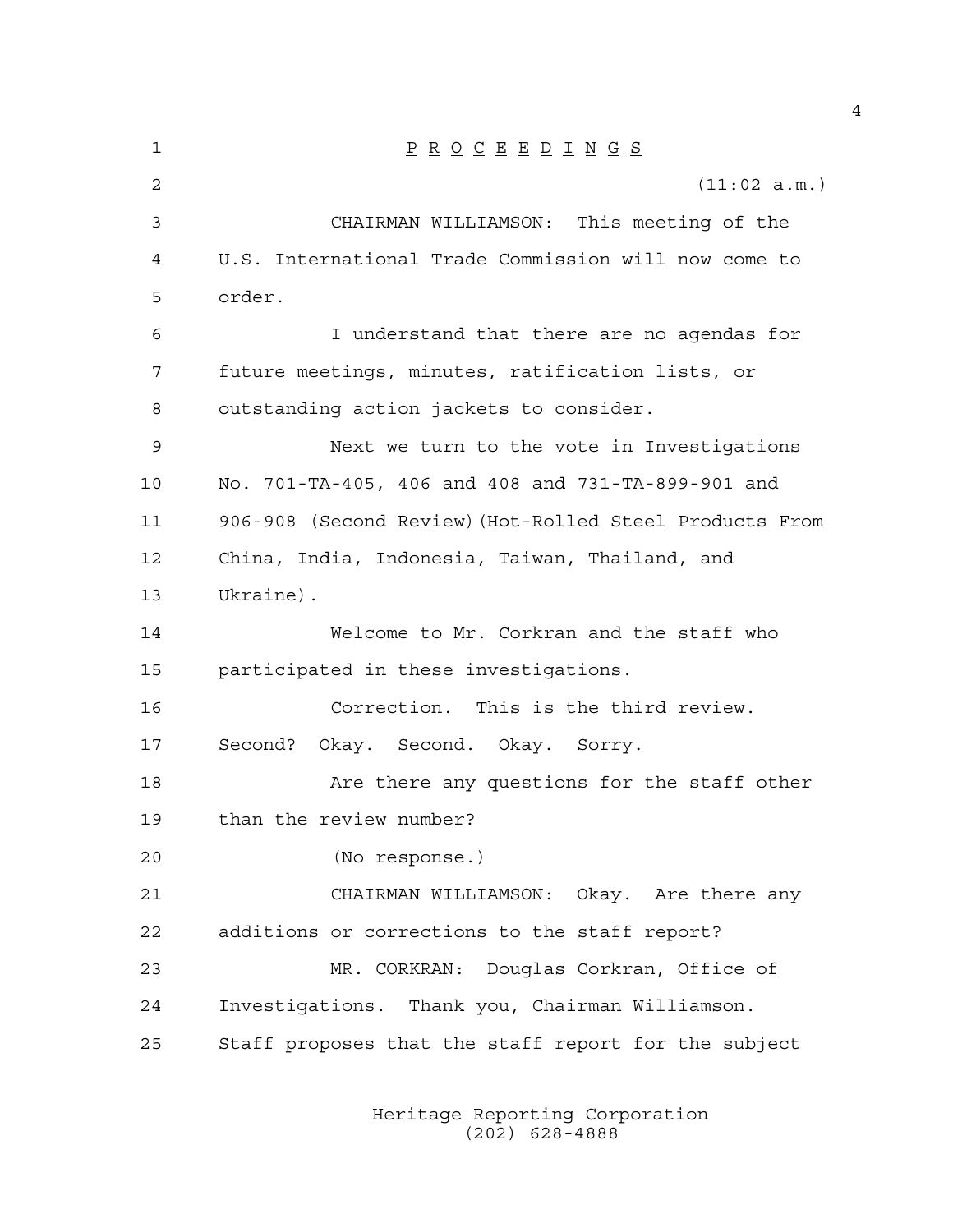1 reviews be revised in accordance with Memoranda 2 INV-LL-110 and 114 dated December 11 and 16, 2013. 3 Staff has no further revisions. 4 CHAIRMAN WILLIAMSON: Thank you. 5 Is there any objection to approval of the 6 staff report as revised? 7 (No response.) 8 CHAIRMAN WILLIAMSON: Hearing none, it is 9 approved. 10 Mr. Secretary, will you please call the 11 roll? 12 MR. BISHOP: Commissioner Williamson? 13 CHAIRMAN WILLIAMSON: I vote in the 14 affirmative. 15 MR. BISHOP: Commissioner Broadbent? 16 COMMISSIONER BROADBENT: I vote in the 17 affirmative with respect to China, India, Taiwan, 18 Thailand, and Ukraine, and I vote in the negative with 19 respect to Indonesia. 20 MR. BISHOP: Commissioner Aranoff is not 21 participating. 22 Commissioner Johanson? 23 COMMISSIONER JOHANSON: I vote in the 24 affirmative. 25 MR. BISHOP: Commissioner Kieff?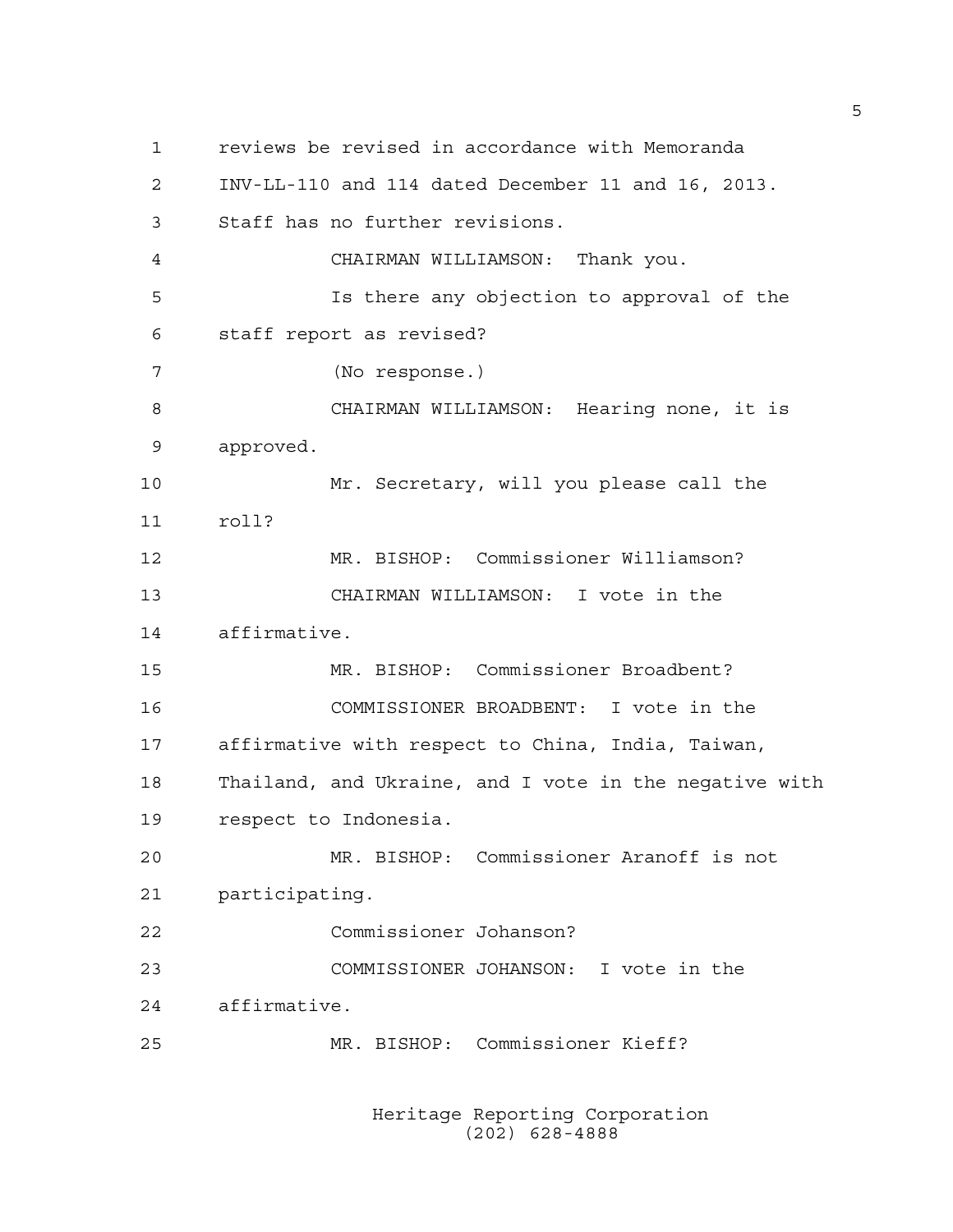1 COMMISSIONER KIEFF: I vote in the 2 affirmative with respect to China, India, Taiwan, 3 Thailand, and Ukraine, and I vote in the negative with 4 respect to Indonesia. 5 MR. BISHOP: Commissioner Pinkert? 6 COMMISSIONER PINKERT: I vote in the 7 affirmative. 8 MR. BISHOP: Mr. Chairman, the Commission 9 has reached affirmative determinations. 10 CHAIRMAN WILLIAMSON: Thank you, Mr. 11 Secretary. 12 Further information regarding this 13 determination will be in the press release. 14 Commissioners' opinions currently are scheduled to be 15 issued on January 15, 2014. 16 Thank you to all the staff who participated 17 in these investigations. 18 Seeing that there is no other business 19 before the Commission, this meeting is adjourned. 20 (Whereupon, at 11:04 a.m., the Commission 21 meeting in the above-entitled matter was concluded.) 22 // 23 //  $24 /$ 25 //

> Heritage Reporting Corporation (202) 628-4888

6